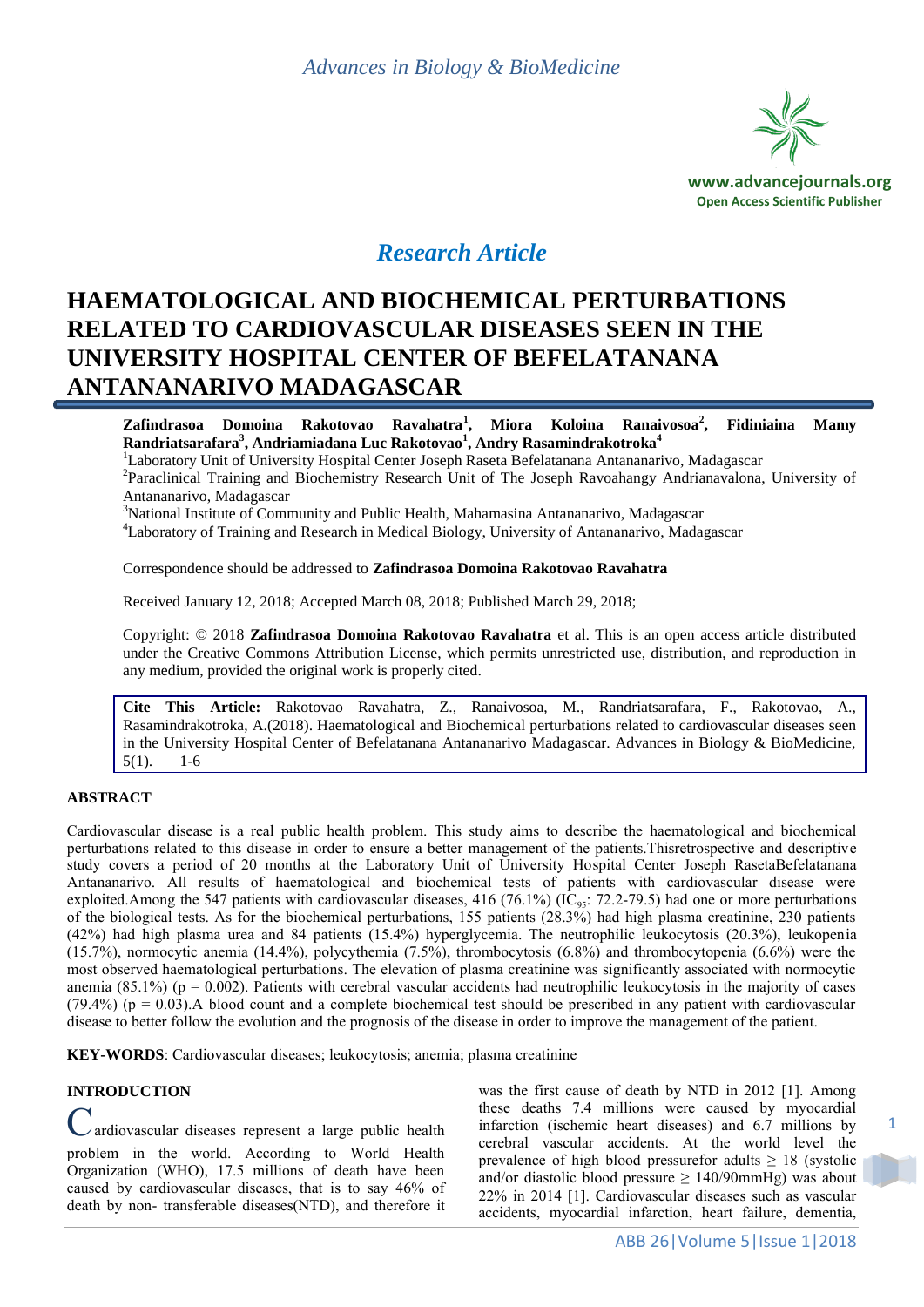kidney failure or blindness are often secondary to high blood pressure. In Madagascar cardiovascular diseases remain the leading cause for 18% of total deaths in all age groups [2]. For this reason, deeper studies on clinical, biological and etiological diagnosis of these cardiovascular diseases should be developed in order to reduce their onset and to improve the patients care. So, the purpose of this study is to describe the haematological and biochemical disorders related to cardiovascular diseases in order to know the progressive stage of the illness and to put forward suggestions related to the patient care.

## **PATIENTS AND METHODS**

This is a retrospective study of descriptive method from May  $1^{st}$  2015 to December 31<sup>st</sup> 2016, over a period of 20 months, in the University Hospital Center of Befelatanana Antananarivo Madagascar. All the results of haematological and biochemical profiles of the patients having cardiovascular diseases were operated. The haematological balance was represented by the blood picture which was done on the haematology automaton ABX Pentra 60. The biochemical balances were represented by the plasma creatinine, the plasma urea and the fasting plasma glucose. They were dosed on the Kenza Max Biochemis Try spectrometer according to the Jaffé method for the plasma creatinine and the enzymatic method for the plasma urea and the fasting plasma glucose. As none study was done to determine the normal blood counts of Malagasy people we should use the values of references proposed by the team of experts from the French-speaking group of cellular haematology[3]. Concerning the normal values of biochemical balances, a normal plasma creatinine is less than 137µmol/l for men and less than 104µmol/l for women [4]. The normal plasma urea is between 2.5 to 7mmol/l [5,] 6]. Normal fasting plasma glucose is between 3.9 to 5.8mmol/l [6]. Blood glucose between 5.8mmol/l and 7mmol/l corresponds to glucose intolerance or to a fasting moderate hyperglycemia. The diagnosis of diabetes can be established by a fasting plasma glucose  $\geq$ 1.26g/l (7.00mmol/l) [7]. The parameters of study were the gender, the clinical inquiries, the results of blood counts and the 3 biochemical parameters. The data entry and processing were carried out on the computer software Epi-info 3.5.2. Chisquare tests were used to compare the percentages. The Kappa coefficient was calculated to assess the concordance between plasma glucose and plasma urea. For ethical imperatives the approval of the staff member's supervisor has been achieved before the data collection in the registers. The data entry was realized in anonymous way in order to keep confidentiality.  $p= 0.05$  is the indicative borderline significant.

## **RESULTS**

Among the 547 patients affected with cardiovascular diseases, 270 (49.4%) presented a high blood pressure, 106(19.4%) of decompensated heart failure, 103(18.8%) of cerebral vascular accidents, 61(11.2%) of heart diseases and 7(1.3%) of deep vein thrombosis (Figure 1).One or many biological perturbations were noticed on 416 patients (76.1%) (IC<sub>95</sub>: 72.2-79.5)About biochemical perturbations: 155 (28.3%) patients presented a raise of plasma creatinine, 230 patients (42,0%) a raise of plasma urea and 84 patients (15,4%) a hyperglycemia (Figure 2).The elevation of the plasma creatinine affected 24.6% of men and 31.1% of women (p=0.09; Non Significant).Among these patients, 3.5 % presented a very high plasma creatinine> 500 µmol/l. Concerning the relation between plasma urea and plasma creatinine, 139 (25.4%) patients presented a simultaneous raise of the 2 parameters and 301 (55%) patients had normal values for the 2 parameters (Table 1).

Therefore, the concordance of results observed between plasma urea and plasma creatinine is 80.4%.Kappa number is  $(0.804 - 0.50) / (1 - 0.50) = 0.608$ . A good agreement is observed between the results.About haematological perturbations, neutrophilic leukocytosis (20.3%), leukopenia (15.7%), normocytic anemia (14.4%), polycythemia (7.5%), thrombocytosis  $(6.8\%)$ , thrombocytopenia $(6.6\%)$  were the most observed (Figure 3).The elevation of plasma creatinine was significantly associated with anemia  $(40\%) (p<10^{-6})$ (Table 2).In most cases, patients suffering from deep vein thrombosis presented neutrophilic leukocytosis (57,1%) (p=0.10; Non Significant) (Table 3).

**Table 1:** Relationship between plasma creatinine and plasma urea (n=574).

| Plasma urea              |                  |      |                |      |  |  |  |
|--------------------------|------------------|------|----------------|------|--|--|--|
| <b>Plasma creatinine</b> | Normal $(n=317)$ |      | High $(n=230)$ |      |  |  |  |
|                          | Effective        | %    | Effective      | $\%$ |  |  |  |
| Normal                   | 301              | 55,0 | 91             | 16,6 |  |  |  |
| High                     | 16               | 2,9  | 139            | 25,4 |  |  |  |

|                          | Anemia ( $n = 123$ ) |               | Others $(n = 424)$ |               |              |
|--------------------------|----------------------|---------------|--------------------|---------------|--------------|
|                          | <b>Effective</b>     | $\frac{0}{0}$ | <b>Effective</b>   | $\frac{0}{0}$ |              |
| Normal plasma creatinine | 61                   | 15,6          | 331                | 84,4          | ${<}10^{-6}$ |
| Highplasma creatinine    | 62                   | 40            | 93                 | 60            |              |

2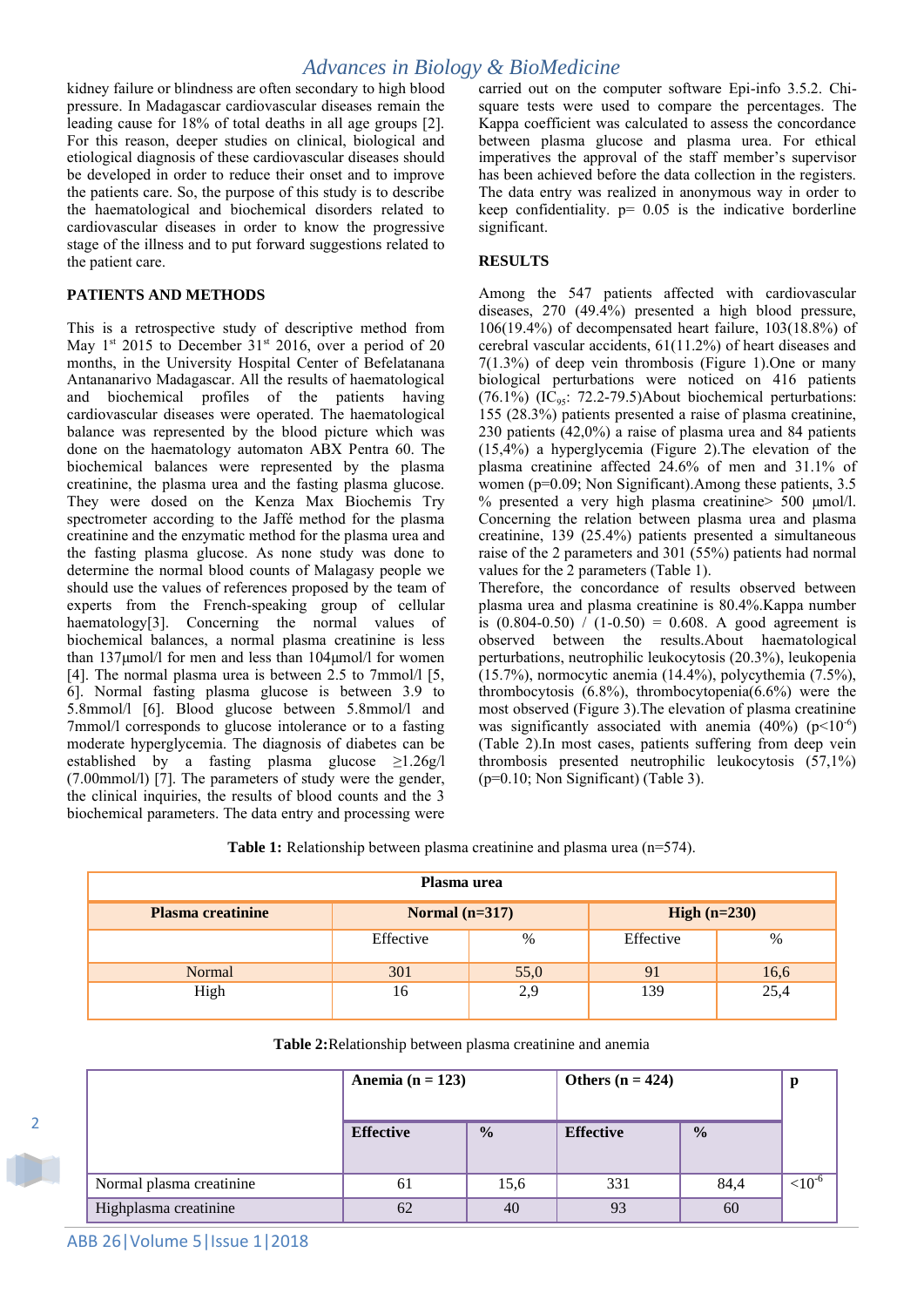## *Advances in Biology & BioMedicine* T**able 3:** Relationship betweenneutrophilic leukocytosis and clinical informations.

Neutrophilic **leukocytosis**  $(n = 199)$  **Others** $(n = 348)$  **p Effective % Effective %** Cerebral vascular accident  $\begin{array}{|l|c|c|c|c|c|c|c|c|} \hline 33,0 & 69 & 67.0 & 0,10 \\ \hline \end{array}$ Heart disease 17 17 27,9 44 72,1 High blood pressure 91 33,7 179 66,3 Decompensated heart failure 53 50,0 53 50,0 Deep vein thrombosis  $\begin{array}{|c|c|c|c|c|c|} \hline 4 & 57,1 & \bar{3} & 42,9 \ \hline \end{array}$ 





**Figure 2:** Distribution of Biochemical disturbances.

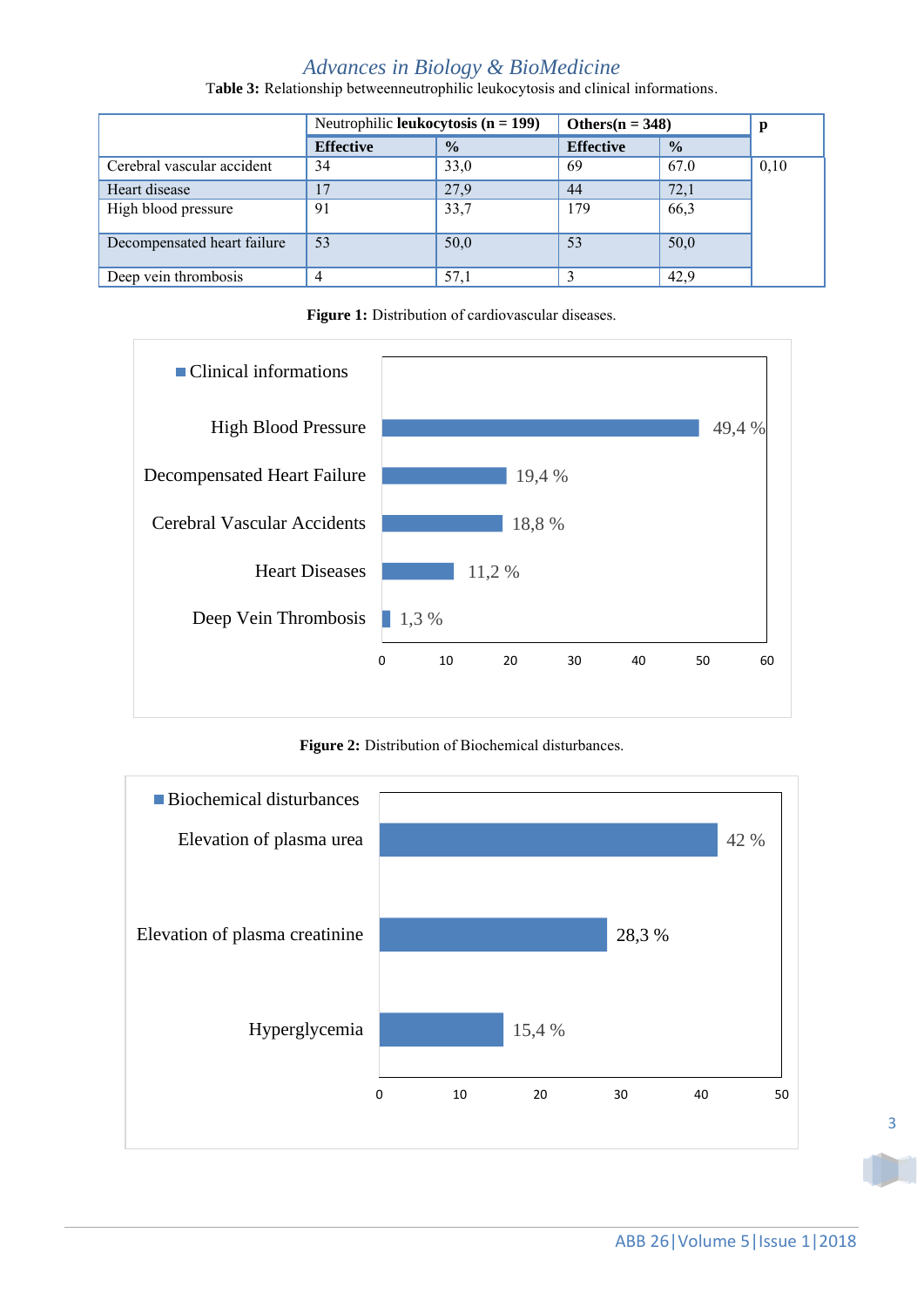## *Advances in Biology & BioMedicine*

**Figure 3:** Distribution of haematological disturbances.



## **DISCUSSION**

4

According to the collected data from the statistics service of the Malagasy Ministry of Public Health in 2013, at the Hospital Reference Centers, the essential high blood pressure represented the second cause of the most frequently reported medical pathologies: 6.4% of outpatient management. Lethality bound to high blood pressure rose to 5.5%[8] as it was reported at the Hospital Reference Centers. It would justify the predominance of high blood pressure in our present study. Similarly, most of the examined cardiovascular diseases represented long-term complications of high blood pressure if the latter was not properly managed [1]. About the results of biological analysis, the high prevalence of haematological and biochemical perturbations in patients with cardiovascular diseases has already testified their adverse effects on human organism. Therefore, they should be taken into account in order to improve monitoring and care for the patients. Likewise, these perturbations may be indicative of other underlying diseases that could be identified by other additional investigations. About plasma creatinine, this parameter was useful for monitoring kidney function of patients with cardiovascular diseases. However, it should be noticed that this parameter presented a lack of sensitivity to assess kidney function. In fact, during the acute renal failure or chronic renal failure, plasma creatinine could stay for a long time within the ranges of usual values whereas glomerular filtration rate was very reduced. And as creatinine production depended on muscle mass, a value in the standards may reflect a moderate kidney failure, while a value above standards does not necessarily testify to a kidney failure [9]. In this way, the assessment of renal function should take in account the glomerular filtration rateand plasma creatinine at the same time. Nevertheless,

the literature also points out that the epidemiological specificity remained satisfactory for plasma creatinine. There was small change of plasma creatinine outside the renal impairment [5]. But I could also mention a decrease of plasma creatinine during a post-operative extended period of fasting and slimming, and a rise during nutrition rehabilitation but these changes remained low and generally should not bring a wrong diagnosis. In that respect, an adequate epidemiological specificity of plasma creatinine was used in this study to assess renal function of the patients. Furthermore, although plasma creatinine was an imperfect marker of glomerular filtration rate, nevertheless it kept alert value. In fact, the literature reported that 85% of adults having aglomerular filtration rate  $\leq 60$  ml/mn/1.73m<sup>3</sup> had a plasma creatinine >137µmol/l for men and > 104µmol/l for women [4]. However, a glomerular filtration rate<60 ml/mn/1.73m<sup>3</sup> characterized undoubtedly a renal failure [10]. So, in this study the rise of plasma creatinine among the two genders already meant a beginning of the renal failure. The very important rise of plasma creatinine (> 500µmol/l) for some patients proved that they were at an advanced chronic renal failure. In fact, chronic renal failure represented the most terrible complication among cardiovascular diseases. However,chronic renal failure stood for an unknown disease, insidious, with a few specific symptoms. Very often it is still diagnosed in a late stage [11]. This fact explained why it was necessary to check patients biochemical balance sheet regularly in order to monitor renal function. Therefore, the complications will be detected early in order to adjust, modify and improve therapeutic care. These measures would allow the control of the complications and the improvement of the patient's life expectancy. Similarly, the earlier the diagnosis and the care were, the more the disease was controlled and the more the complications were limited. Concerning plasma urea, the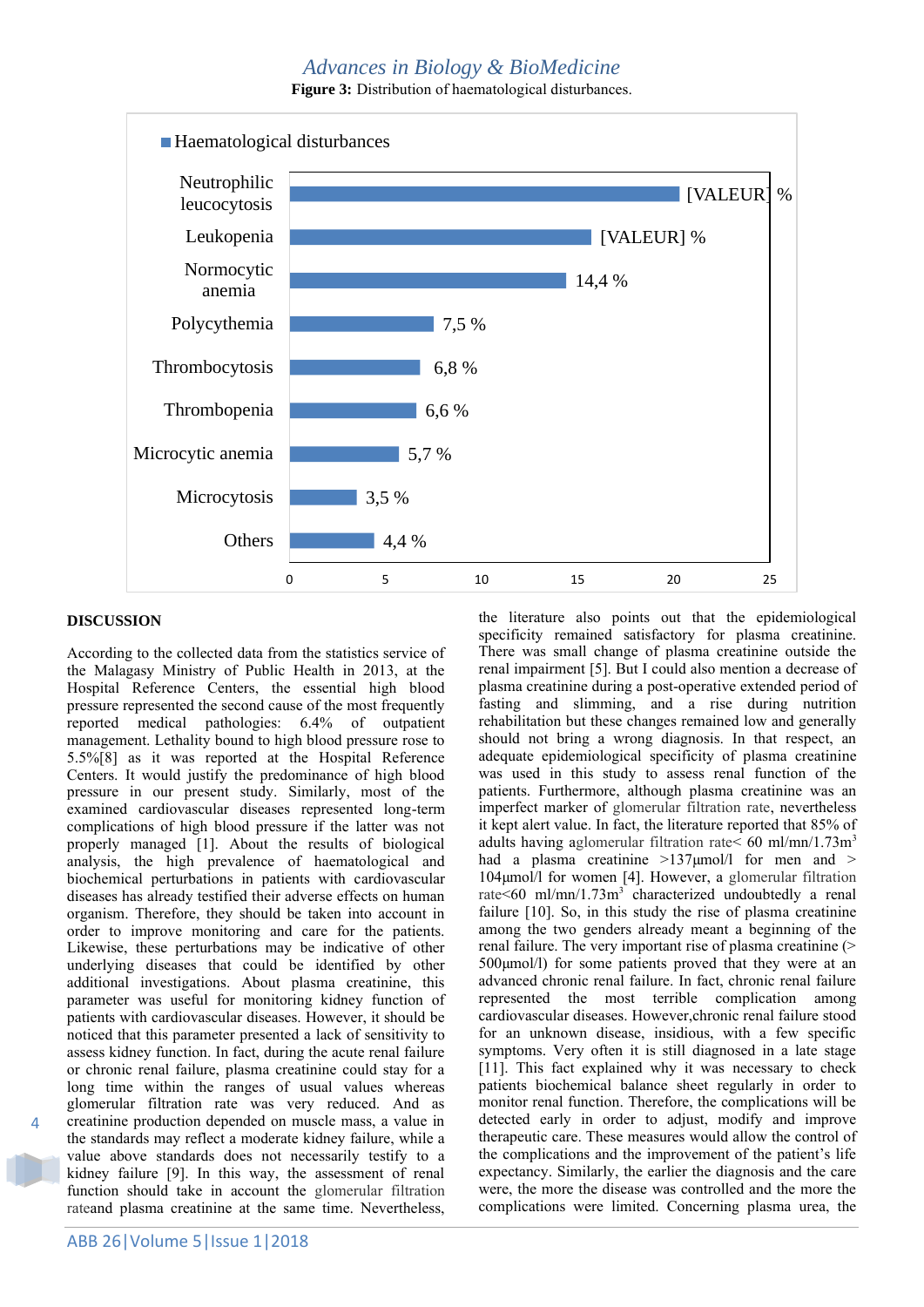## *Advances in Biology & BioMedicine*

simultaneous rise of this parameter with plasma creatinine expressed renal damage. In fact,plasma urea had been used as a marker of renal function. However nowadays, it is no more used because its plasma concentration depends on many factors [12]. Nevertheless, a strong interest is retained within the functional acute renal failure (diagnosis and follow-up), hydro-electrolytic disorders, monitoring in intensive catabolism and the follow-up of dialysed patients [5]. In this study, hyperglycemia among some patients indicates the presence of diabetes associated to cardiovascular disease. The literature also reports that diabetes is one of cardiovascular disease risk factor [13]. The presence of other risk factors may worsen the disease leading to a lot of complications. The presence of other risk factors such as inactivity, obesity, tobacco addiction, metabolic syndrome, dyslipidemia including hypercholesterolemia and hypertriglyceridemia should also be determined in order to control the disease [13]. Concerning haematological perturbations, neutrophilic leukocytosis was the most frequent particularly in the case of deep vein thrombosis. It was probably due to the presence of inflammatory reaction at thrombosis level. Anyway, all vascular accidents such as deep vein thrombosis, acute coronary syndrome and cerebral vascular accidents were all concerned by these inflammatory reactions. For example, cerebral ischemia during cerebral vascular accidents will induce an inflammatory response which is prolonged by a rapid activation of main microglial cells, a production of pro-inflammatory mediator and an infiltration of different types of inflammatory cells (including neutrophils, different sub-types of T lymphocytes, monocytes/macrophages and other cells) in the ischemic cerebral tissue. The collaboration of all the cells contribute to the post-ischemic injuries. Neutrophils are among the first cells to infiltrate at the level of ischemic attack (thirty minutes to a few hours after the beginning of theischemia) with a peak from the first to the third post- ischemic day then the cells rapidly decrease over time [14]. If a rapid care was not put in place, neutrophils would participate to post-ischemic and vascular alterations. This pathophysiology mechanism is also valid for other causes of tissue ischemia such as deep vein thrombosis or acute coronary syndrome. On the other hand, leukopenia is probably due to side effects of medicated therapy which have rapidly been first initiated from the diagnosis of some cardiovascular diseases. Anti-inflammatory and thrombolytic drugs are mainly concerned [15]. About anemia, this anomaly is a frequent disease in hospitals. It is bound to diet, to the way of life, to the physiological state of the individual. Anemia could indicate renal failure which was a serious complication of cardiovascular diseases. In this case, it was a normocytic anemia and it was due to deficit production of erythropoietin by the kidneys [11]. It would justify the association of the anemia with the rise of the creatinine plasma within this study. In fact, erythropoietin is a hormone which boosted the production of red blood cells within the bone marrow[16]. Therefore, the deficit or the lack of erythropoietin will lead to anemia in the long term and justify a regular follow up of the patients blood count affected with cardiovascular diseases. In the case of chronic renal failure, the arrival at a terminal stage is unavoidable for the patients, and the cost of its treatment was a heavy burden at either individual or state level. Furthermore, the presence of anemia could lead to thrombotic events all along cardiovascular diseases. In fact, iron deficiency anemia, secondary to a chronic bleeding would be associated with secondary thrombocytosis and

with a hypercoagulable state [17]. At their turn, these thrombocytosis were responsible of deep-vein thrombosis, the source of ischemic accidents such as cerebral vascular accidents or acute coronary syndrome. About polycythemia, another study has also shown the frequency of this anomaly in the case of high blood pressure [18]. On one hand, this polycythemia led to high blood pressure while increasing blood viscosity and slowing the normal flow of blood. On the other hand, this slowdown would promote the formation of blood clots leading to arteriovenous thrombosis [19]. At their turn,these thrombocytosis could lead to ischemic attacks in the absence of a fast care. That was why it was necessary to do other complementary investigations to look for the cause of this thrombocytosis. In fact, the treatment of thrombocytosis and similarly that of thrombosis would prevent thrombotic recurrences. The research of thrombocytosis etiology about patients suffering from cardiovascular disease should have been done mainly in a young patient suffering from unspecified etiology and in the presence of family or personal background of arterial or venous thrombosis. Finally, the encountered thrombocytopenia was always associated with significant risk of intracranial bleeding and cerebral vascular accident, it was willingly serious, particularly when platelets number was under 20,000/mm<sup>3</sup> [18]. Likewise, many affections and some medicated therapy could come with platelet hypoactivity (decrease of adherence and of platelet aggregability) and could be responsible of bleeding complication. Therefore, clinician ought to treat rapidly the thrombocytopenia in order to avoid these complications.

## **CONCLUSION**

Several haematological and biochemical disturbances had been noticed in most of biological tests for patients affected with cardiovascular diseases. These disturbances showed the disease stage of evolution and the presence of risk factor or other underlying associated diseases. Thanks to these tests, the clinician could direct the diagnosis, the therapy and the follow-up of patients having cardiovascular diseases. In practice the clinician should ask for a complete biological test including at least a complete blood count and a renal check-up. So, the patient would be properly looked after and his life expectancy would be improved.

#### **REFERENCES**

- [1]. WHO. Global Status Report on noncommunicable diseases 2014. WHO/NMH/NVI/15.1.
- [2]. WHO. Country profile for noncommunicablediseases. World HealthOrganization, Geneva.2014. AccessedJanuary 12, 2017 on apps.who.int/nmh/countries/mdg\_fr.
- [3]. Troussard X, Vol S, Cornet E, Bardet V, Couaillac JP, Fossat C, Luce JC, Maldonado E, Siguret V, Tichet J, Lantieri O, CorberandJ; French-Speaking Cellular Hematology Group. Determination of full blood count normal reference values for adults in France.Ann Biol Clin 2014, 72:561-581.
- [4]. The National Agency for Accreditation and Health Care Evaluation. Diagnosis of adultchronickidneyfailure. Septembre 2002 :25. AccessedJanuary 15, 2017 www.has-sante.fr.
- [5]. Beaudeux JL, Durand G. Biochimie médicale : marqueurs actuels et perspectives. 2ème Edition revue et augmentée. Médecine Sciences Publications. Lavoisier. Paris Septembre 2011 : 607. ISBN : 978-2-257-20472-1.

5